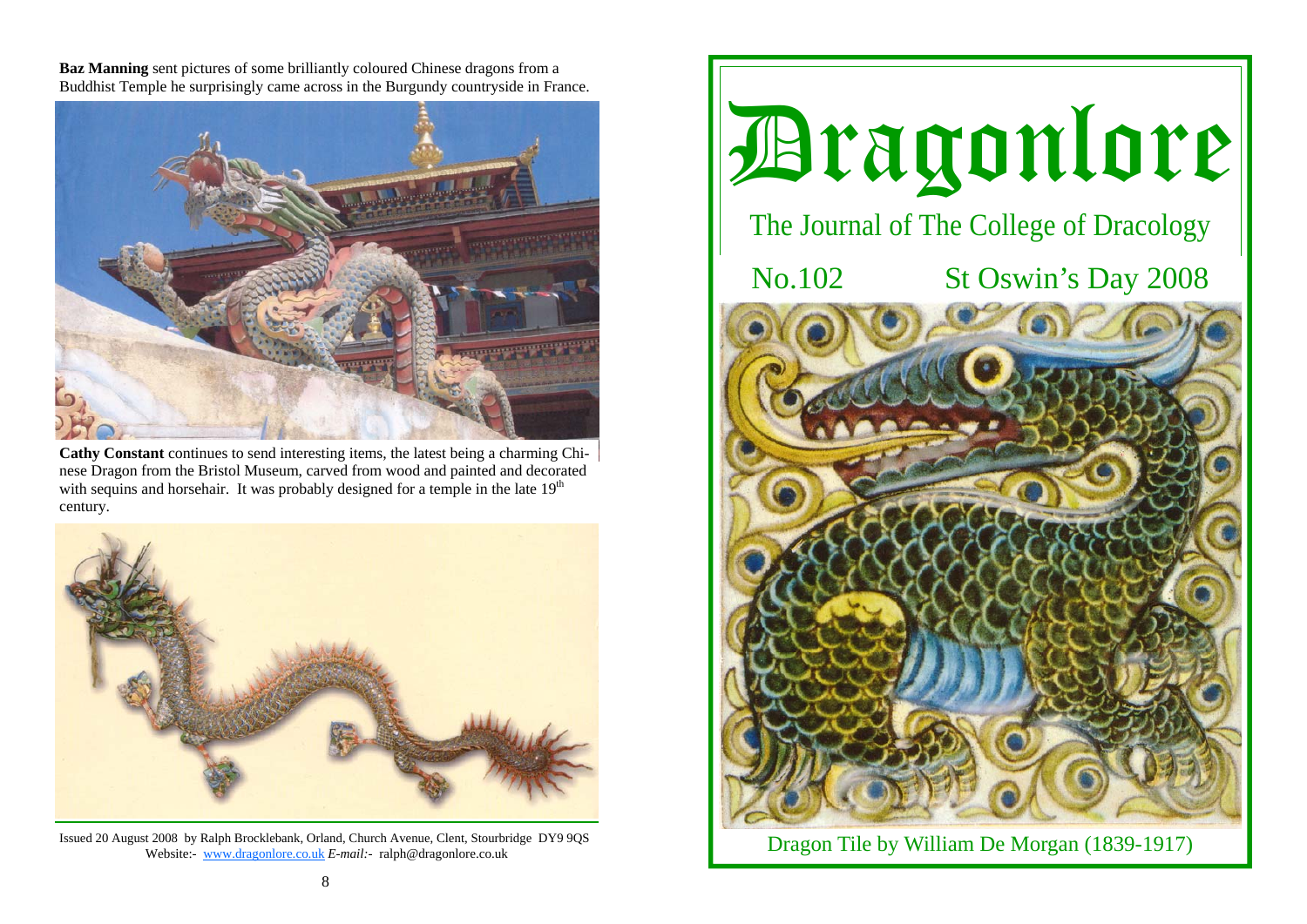

# **The College of Dracology for the Study of Fabulous Beasts**

Saint Oswin, who died in 651 AD, was a cousin of St Oswald of Northumbria and ruled the kingdom after Oswald's death. Another relation, Oswy, successfully plotted his death, which took place at Gilling in Yorkshire, and Oswin was venerated as a martyr. His feast day falls on  $20<sup>th</sup>$  August.

*The picture of the hand-made tile on the cover, from the Fitzwilliam Museum in Cambridge, was sent in by Leslie Hodgson with the comment, "Look! No wings." It is a superb example of what might be called the art of the Gothic Revival.* 

## FEEDBACK (1)

# **Roy Humphrey writes:**

"I was interested in the article on the Basilisk and the Cockatrice. I must say that I agree with Sir Thomas Browne in *Pseudodoxia* that they are quite distinct creatures. It seems to me quite unreasonable that the 'King of Serpents' should not be crowned (and having a cocks-comb) and be equipped with feet (see Genesis, 'On thy belly shalt thou go.') Certainly, in the Castle Rushen wall hangings, they are both illustrated, and appear quite differently. The identification with the King Cobra would seem to explain the 'wings' on the Basilisk. An interesting side point in the handout at the Cranach exhibition at the Royal Academy last autumn was that in 1508 Cranach was granted by Frederick the Wise his personal arms of 'a crowned serpent with wings, holding a ruby ring in its mouth.' This sounds to me like a traditional Basilisk and it would be interesting to know what the Elector's 'Heraldic Letter' which made the grant actually said. In a way, a Basilisk is a suitable emblem for a portrait painter (or even more for a sculptor) as he 'freezes' the subject in a particular pose for posterity, as the Basilisk does."

*The classical winged but footless serpent was termed an Amphitere. Early Basilisks did not have wings or feet, but were distinguished by their crowns. Evidently there* 



*has been considerable confusion over the ages, and nomenclature even varied from one country to another. Roy's comments add clarification to a problem first outlined in our pages in Nos 19 and 20, in which our conclusion was that to tell a Basilisk from a Cockatrice, you had to get near enough to read the label.* 



**The Basilisk from Basel from a Swiss printer's woodcut of 1511** 

### **CORRESPONDENCE**

**Many** of you have sent congratulations on our hundredth issue, and we now hope to be able to continue with some colour while funds last.

**Gillian Palmer** (a website reader) has sent a picture of a carved Celtic cross from the Isle of Man with entwined dragons on either side.

**Lesley Holt** visited the Eden Project in Cornwall, and sent some pictures of a huge monster she saw there made up entirely of waste electrical equipment, rather like a cross between an ogre and a dinosaur.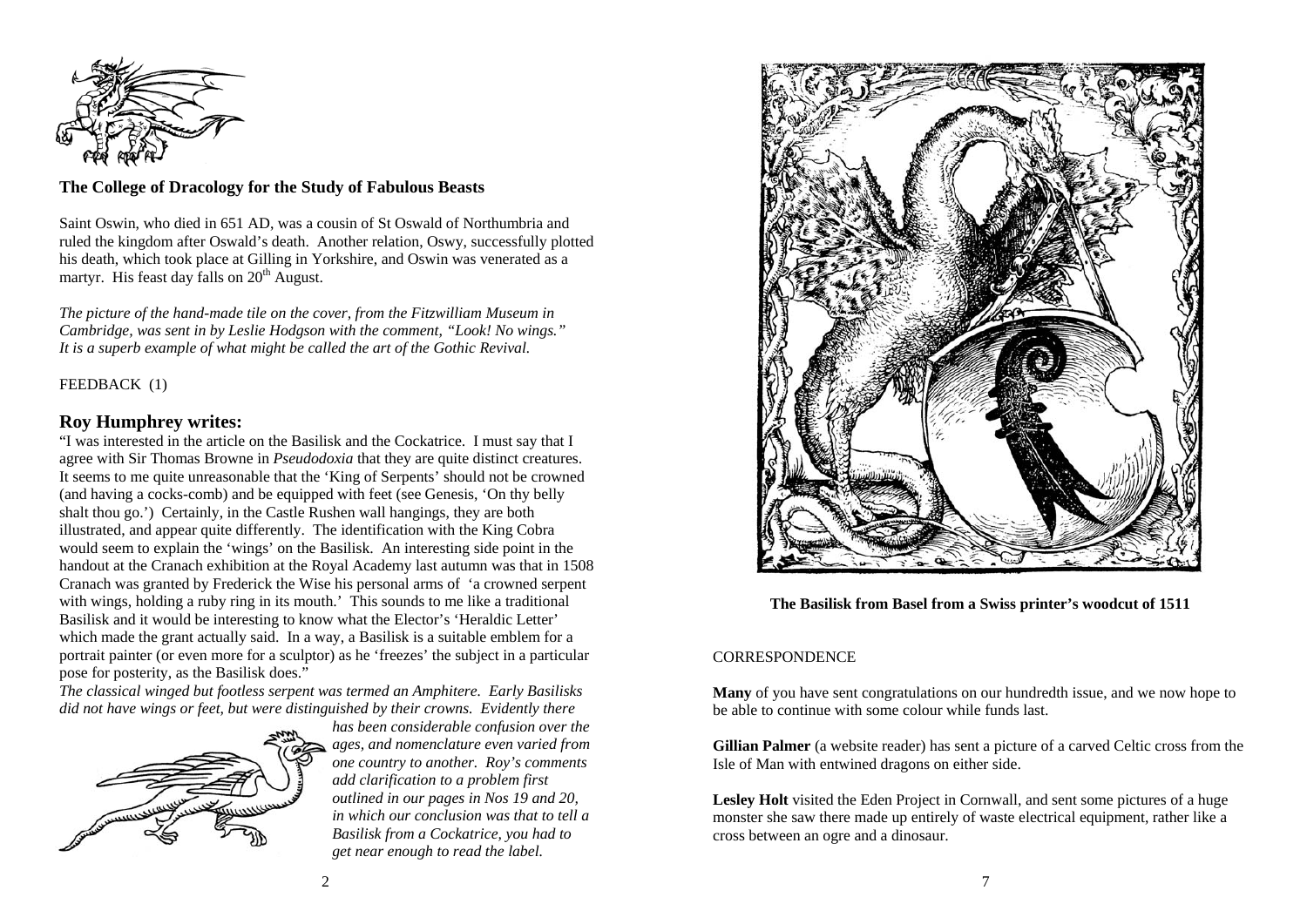In an Appendix, Dr Drake gives some hints on Finding Fabulous Beasts, with notes on a few that he had merely glimpsed such as the Jaculus (S*erpens volucer*) and the secretive Sargasso

(*right*). Another Appendix gives Useful Spells and Charms, while the last one covers Historic Monsterologists, including Pliny the Elder, Isidore of Seville, Olaus Magnus, Gideon Mantell and Charles Darwin. Finally, the author concludes with a message worth quoting in full:-

 "If I have communicated anything in this book, I hope above all that it has been something of the wonder not only of these fabulous beasts but of all the beasts, birds and fishes that inhabit the Earth. The world is full of amazing beasts and monsters far beyond our ken. They flash through the air and slither through the seas, crawl upon the earth and lurk in the woods. But I don't expect you to believe me. Open your eyes and see for yourself. All anyone ever has to do is go out and *look*! *Ernest Drake*"



This wonderful work is well researched and charmingly illustrated and conveys a real understanding of the nature of the creatures described, although Dugald Steer has admitted that some of the findings may be rather dubious. Little of the information given will be new to serious dracologists (our term) but some of the beasts described have not come our way before, namely, the Nue, the Baku, the Jaculus and the Sargasso, and may deserve fuller treatment in a later issue. **Monsterology** should find a place on the bookshelves of all those with an interest in the byways of the human imagination coupled with a love of art.

#### FEEDBACK (2)

**Roy Humphrey** has also pointed out, with respect to the Bunyip (No 101), that Richard d'Apice was wrong to describe *Diprotodon* as a dinosaur, as it was in fact a giant Australian marsupial mammal of the Pleistocene period, like a giant wombat (*see* 



*right*), the size of a rhinoceros and the largest known marsupial, with a huge skull. Although now extinct, it certainly survived until after the arrival of aboriginal people, and samples of its bones have been found with what look like tool-marks, suggesting that they were hunted and processed by man. It could thus quite probably have provided a material explanation for the legend of the Bunyip, and it has been remarked that even dreams may have arisen from a physical stimulus. If these creatures frequented rivers and marshland, then the description of it as a huge bullheaded seal would not be inappropriate.



*A restoration of the skeleton of Diprotodon australis by Professor E.C.Stirlin in the Adelaide Museum (from Parker and Haswell, 1947, Fig. 487, p 537.).*